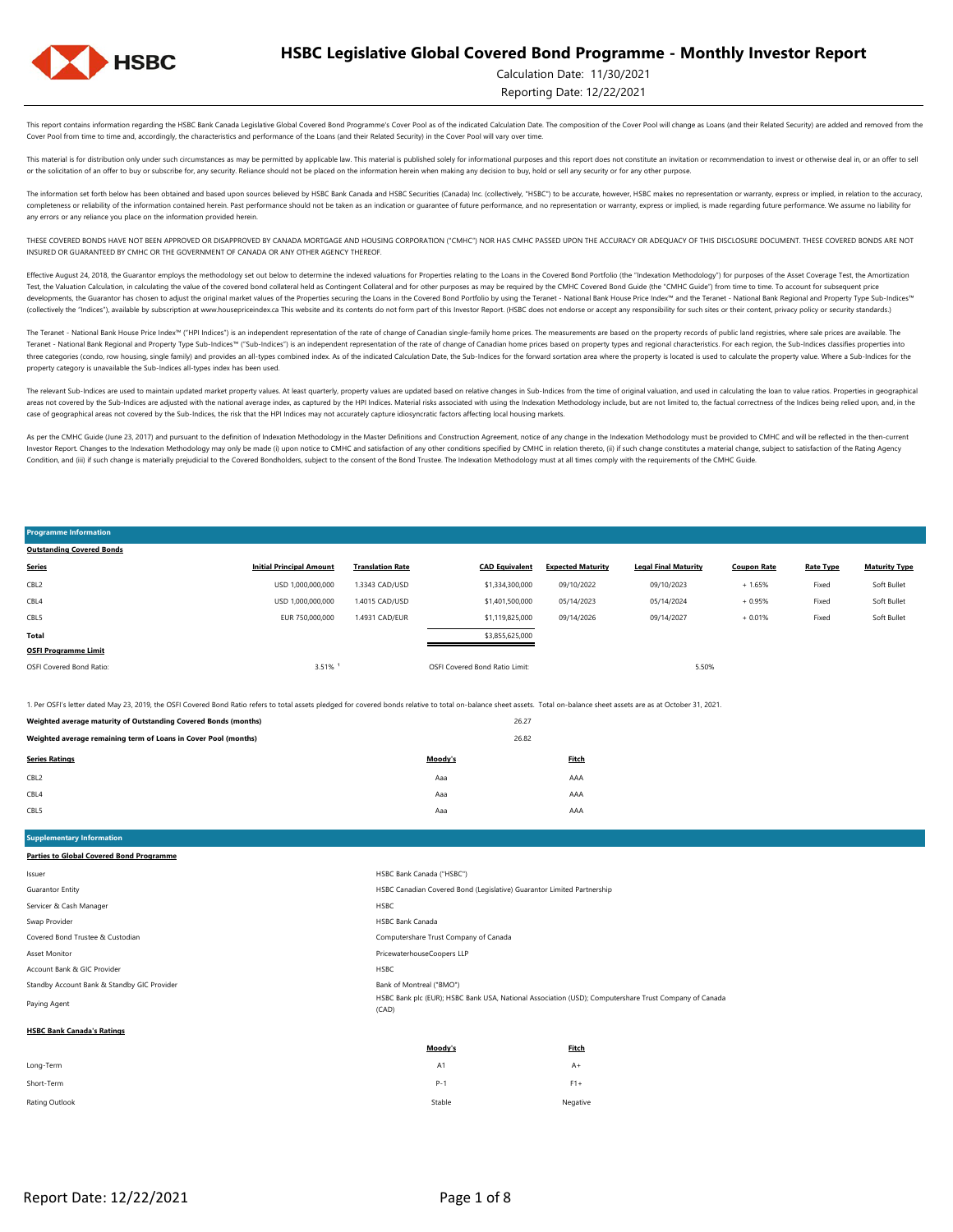

Calculation Date: 11/30/2021 Reporting Date: 12/22/2021

| Other:                                                                                                                                                                               |                                        |                                         |
|--------------------------------------------------------------------------------------------------------------------------------------------------------------------------------------|----------------------------------------|-----------------------------------------|
|                                                                                                                                                                                      | Moody's                                | <b>Fitch</b>                            |
|                                                                                                                                                                                      | Counterparty Risk Assesment            | Issuer Default Rating                   |
| Long term / short term                                                                                                                                                               | A2(cr)/P-1(cr)                         | $A+$ /F1+                               |
|                                                                                                                                                                                      | Deposit Rating                         |                                         |
| Long term / short term                                                                                                                                                               | $A1/P-1$                               |                                         |
|                                                                                                                                                                                      |                                        |                                         |
| Applicable Ratings of Standby Account Bank & Standby GIC Provider (BMO)                                                                                                              |                                        |                                         |
|                                                                                                                                                                                      |                                        | <b>Fitch</b><br>(Issuer Default Rating) |
| Long Term                                                                                                                                                                            | <b>Moody's (Deposit Rating)</b><br>Aa2 | AA-                                     |
| Short Term                                                                                                                                                                           | $P - 1$                                | $F1+$                                   |
|                                                                                                                                                                                      |                                        |                                         |
| <b>Description of Ratings Triggers</b>                                                                                                                                               |                                        |                                         |
| (Note: Where there are two ratings for a rating agency for a trigger, only one rating is required to be at or above one of such ratings)                                             |                                        |                                         |
| A. Party Replacement                                                                                                                                                                 |                                        |                                         |
| If the rating(s) of the Party falls below the level stipulated below, such party is required to be replaced or in the case of the Swap Provider:<br>(i) transfer credit support; and |                                        |                                         |
| (ii) replace itself or obtain a guarantee for its obligations.<br>Role                                                                                                               |                                        |                                         |
|                                                                                                                                                                                      | Moody's                                | Fitch                                   |
| Account Bank & GIC Provider (HSBC)                                                                                                                                                   | P-1 (ST rating) or A3                  | F1 or A                                 |
| Standby Account Bank & Standby GIC Provider (BMO)                                                                                                                                    | P-1 (ST rating)                        | F1 or A                                 |
| Cash Manager (HSBC)                                                                                                                                                                  | $P-2$ (cr)                             | F2 or BBB+                              |
| Servicer (HSBC)                                                                                                                                                                      | Baa3                                   | F <sub>2</sub>                          |
| Interest Rate Swap Provider (HSBC)                                                                                                                                                   | $P-2$ (cr) or $A3$ (cr)                | F2 or BBB+                              |
| Covered Bond Swap Provider (HSBC)                                                                                                                                                    | $P-2$ (cr) or $A3$ (cr)                | F2 or BBB+                              |
| Title Holder on Mortgages (HSBC)                                                                                                                                                     | Baa1                                   | BBB+                                    |
|                                                                                                                                                                                      |                                        |                                         |
| <b>B. Specified Rating Related Action</b>                                                                                                                                            |                                        |                                         |
| i. The following actions are required if the rating of the Cash Manager (HSBC)<br>falls below the stipulated rating:                                                                 | Moody's                                | Fitch                                   |
| (a) Amounts received by the Servicer are to be deposited directly to the                                                                                                             |                                        |                                         |
| GIC Account and not provided to the Cash Manager                                                                                                                                     | P-1 or A3                              | F1 or A                                 |
| (b) Amounts held by the Cash Manager belonging to the Guarantor are to be                                                                                                            |                                        |                                         |
| deposited to the Transaction Account or the GIC Account, as applicable within 5 business days                                                                                        | P-1 or A3                              | F1 or A                                 |
| ii. The following actions are required if the rating of the Servicer (HSBC) falls below the stipulated rating:                                                                       |                                        |                                         |
|                                                                                                                                                                                      | Moody's                                | Fitch                                   |
| (a) Servicer is required to transfer amounts belonging to the Guarantor to the Cash Manager                                                                                          | $P-1$ (cr)                             | F1 or A                                 |
| or the GIC Account, as applicable, within 2 business days<br>iii. The following actions are required if the rating of the Issuer (HSBC) falls below the stipulated raitng:           |                                        |                                         |
|                                                                                                                                                                                      |                                        |                                         |
|                                                                                                                                                                                      | Moody's                                | Fitch                                   |
| (a) Repayment of the Demand Loan                                                                                                                                                     | N/A                                    | F2 or BBB+                              |
| (b) Establishment of the Reserve Fund                                                                                                                                                | P-1(cr)                                | F1 or A                                 |
| (c) Fund Pre-Maturity Liquidity Required Amount on Hard Bullet Covered Bonds                                                                                                         |                                        |                                         |
| iv. The following actions are required if the rating of the Issuer (HSBC) falls below the stipulated rating:                                                                         | $P - 1$                                | $F1+$                                   |
|                                                                                                                                                                                      | Moody's                                | Fitch                                   |
| (a) The Covered Bond Swap will become effective except as otherwise                                                                                                                  |                                        |                                         |
| provided in the Covered Bond Swap Agreements                                                                                                                                         | Baa1                                   | BBB+                                    |
| v. Each Swap Provider is required to transfer credit support, replace itself or obtain a guarantee of its                                                                            |                                        |                                         |
| obligations if the rating of such Swap Provider falls below the specified rating:                                                                                                    | Moody's                                | Fitch                                   |
| (a) Interest Rate Swap Provider                                                                                                                                                      | P-1(cr) or A2(cr)                      | F1 or A                                 |
| (b) Covered Bond Swap Provider                                                                                                                                                       | P-1(cr) or A2(cr)                      | F1 or A                                 |
|                                                                                                                                                                                      |                                        |                                         |
| <b>Events of Default &amp; Triggers</b>                                                                                                                                              |                                        |                                         |
| Issuer Event of Default                                                                                                                                                              |                                        | No                                      |
| Guarantor LP Event of Default                                                                                                                                                        |                                        | No                                      |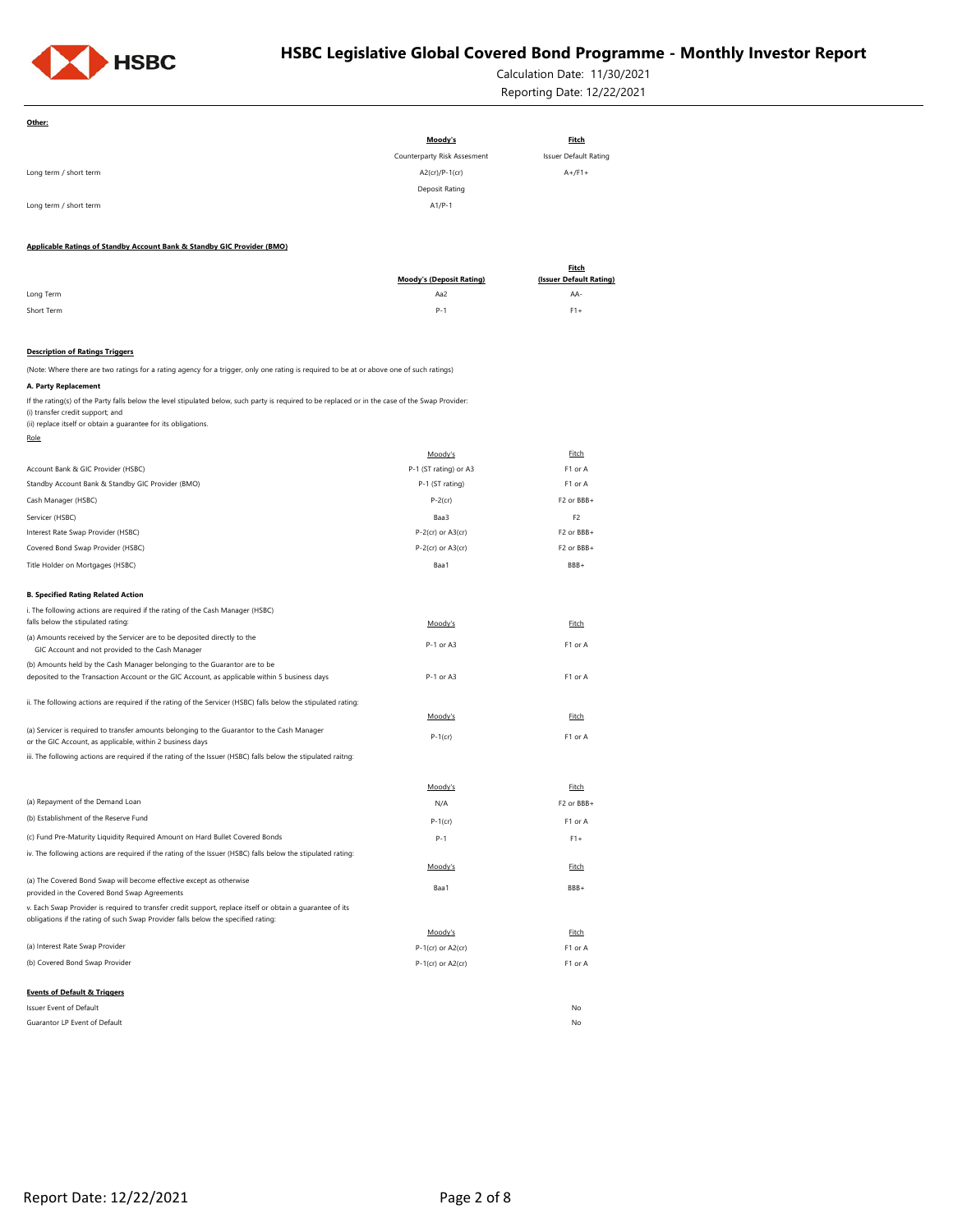

Calculation Date: 11/30/2021

Reporting Date: 12/22/2021

| <b>Asset Coverage Test</b>                                                     |                 |                                                     |  |
|--------------------------------------------------------------------------------|-----------------|-----------------------------------------------------|--|
| <b>Outstanding Covered Bonds</b>                                               | \$3,855,625,000 |                                                     |  |
| $A =$ Lesser of (i) LTV Adjusted Loan Balance $1$ and                          | \$8,619,480,529 | A (i) \$9,524,221,003                               |  |
| (ii) Asset Percentage Adjusted Loan Balance <sup>1</sup>                       |                 | A(ii): \$8,619,480,529                              |  |
| B = Principal Receipts up to Calculation Date not otherwise applied            | \$141,948,881   | Actual Asset Percentage: 90.50%                     |  |
| $C = Cash Capital Contributions$                                               | \$0             | Maximum Asset Percentage: 90.50%                    |  |
| $D =$ Substitute Assets                                                        | \$0             | Minimum Asset Percentage: 80.00%                    |  |
| $E =$ Reserve Fund Balance                                                     | \$0             | Regulatory OC Minimum: 103.00%                      |  |
| Y = Contingent Collateral Amount                                               | \$0             | Level of Overcollateralization <sup>2</sup> 110.33% |  |
| Z = Negative Carry Factor Calculation                                          | \$0             |                                                     |  |
| <b>Adjusted Aggregate Asset Amount</b><br>$(Total: A + B + C + D + E - Y - Z)$ | \$8,761,429,410 |                                                     |  |
| <b>Asset Coverage Test</b>                                                     | PASS            |                                                     |  |

1. LTV Adjusted Loan Balance and Asset Percentage Adjusted Loan Balance are calculated per the Indexation Methodology based on the most recent property appraisal value.

2. Per Section 4.3.8 of the CMHC Guide, (A) the lesser of (i) the total amount of cover pool collateral and (ii) the amount of cover pool collateral required to collateral required to collateral required to collateralize t equivalent of the principal amount of covered bonds outstanding under the registered covered bond program.

| <b>Valuation Calculation</b>                                                                                                      |                 |                                                                   |       |
|-----------------------------------------------------------------------------------------------------------------------------------|-----------------|-------------------------------------------------------------------|-------|
| <b>Trading Value of Covered Bonds</b>                                                                                             | \$3,670,975,182 |                                                                   |       |
| $A = LTV$ Adjusted Loan Present Value <sup>1</sup>                                                                                | \$9,427,167,652 | Weighted Average Effective Yield<br>of Performing Eligible Loans: | 2.11% |
| B = Principal Receipts up to Calculation Date not otherwise applied                                                               | \$141,948,881   |                                                                   |       |
| $C = Cash Capital Contributions$                                                                                                  | \$0             |                                                                   |       |
| D = Trading Value of Substitute Assets                                                                                            | \$0             |                                                                   |       |
| $E =$ Reserve Fund Balance                                                                                                        | \$0             |                                                                   |       |
| F = Trading Value of Swap Collateral                                                                                              | \$0             |                                                                   |       |
| Present Value Adjusted Aggregate Asset Amount<br>$(Total: A + B + C + D + E + F)$                                                 | \$9,569,116,533 |                                                                   |       |
| <b>Valuation Calculation</b>                                                                                                      | \$9,569,116,533 |                                                                   |       |
| 1. LTV Adjusted Loan Present Value is calculated per the Indexation Methodology based on the most recent property appraisal value |                 |                                                                   |       |

| <b>Intercompany Loan Balance</b> |                 |  |
|----------------------------------|-----------------|--|
| Guarantee Loan                   | \$4,255,671,177 |  |
| Demand Loan                      | \$5,022,137,056 |  |
| Total                            | \$9,277,808,233 |  |

| <b>Cover Pool Losses</b>                           |                          |                                     |
|----------------------------------------------------|--------------------------|-------------------------------------|
| <b>Period End</b>                                  | <b>Write-off Amounts</b> | <b>Loss Percentage (Annualized)</b> |
| 11/30/2021                                         | \$0                      | 0.00%                               |
|                                                    |                          |                                     |
| <b>Cover Pool Summary Statistics</b>               |                          |                                     |
| Previous Month Ending Balance                      | \$9,670,484,710          |                                     |
| Current Month Ending Balance                       | \$9,528,535,829          |                                     |
| Number of Mortgages in Pool                        | 21,797                   |                                     |
| Average Mortgage Size                              | \$437,149                |                                     |
| Number of Properties                               | 19,658                   |                                     |
| Number of Borrowers                                | 18,601                   |                                     |
| Weighted Average Original LTV <sup>1</sup>         | 59.79%                   |                                     |
| Weighted Average Current LTV <sup>2</sup>          | 51.01%                   |                                     |
| Weighted Average Indexed Current LTV <sup>23</sup> | 39.13%                   |                                     |
| Weighted Average Authorized LTV <sup>4</sup>       | 63.67%                   |                                     |
| Weighted Average Indexed Authorized LTV 3 4        | 48.82%                   |                                     |
| Weighted Average Mortgage Rate                     | 2.11%                    |                                     |
| Weighted Average Seasoning (Months)                | 52.46                    |                                     |

1. For multi-component loans this is calculated based on all loans secured by the same property within the Cover Pool. If there is an additional advance against the property outside of the Cover Pool. If we leave the Ume t new tranche is sold into the Cover Pool based on the balances of the loans at the time of the new advance.

79.29

2. For multi-component loans this is calculated based on all loans secured by the same property within the Cover Pool

Weighted Average Remaining Term (Months) 26.82

3. Indexed LTV's are calculated per the Indexation Methodology based on the most recent property appraisal value

4. For multi-component loans this is calculated based on loans which are drawn or available to be drawn secured by the same property including those compontents held outside the Cover Pool

Weighted Average Original Term (Months)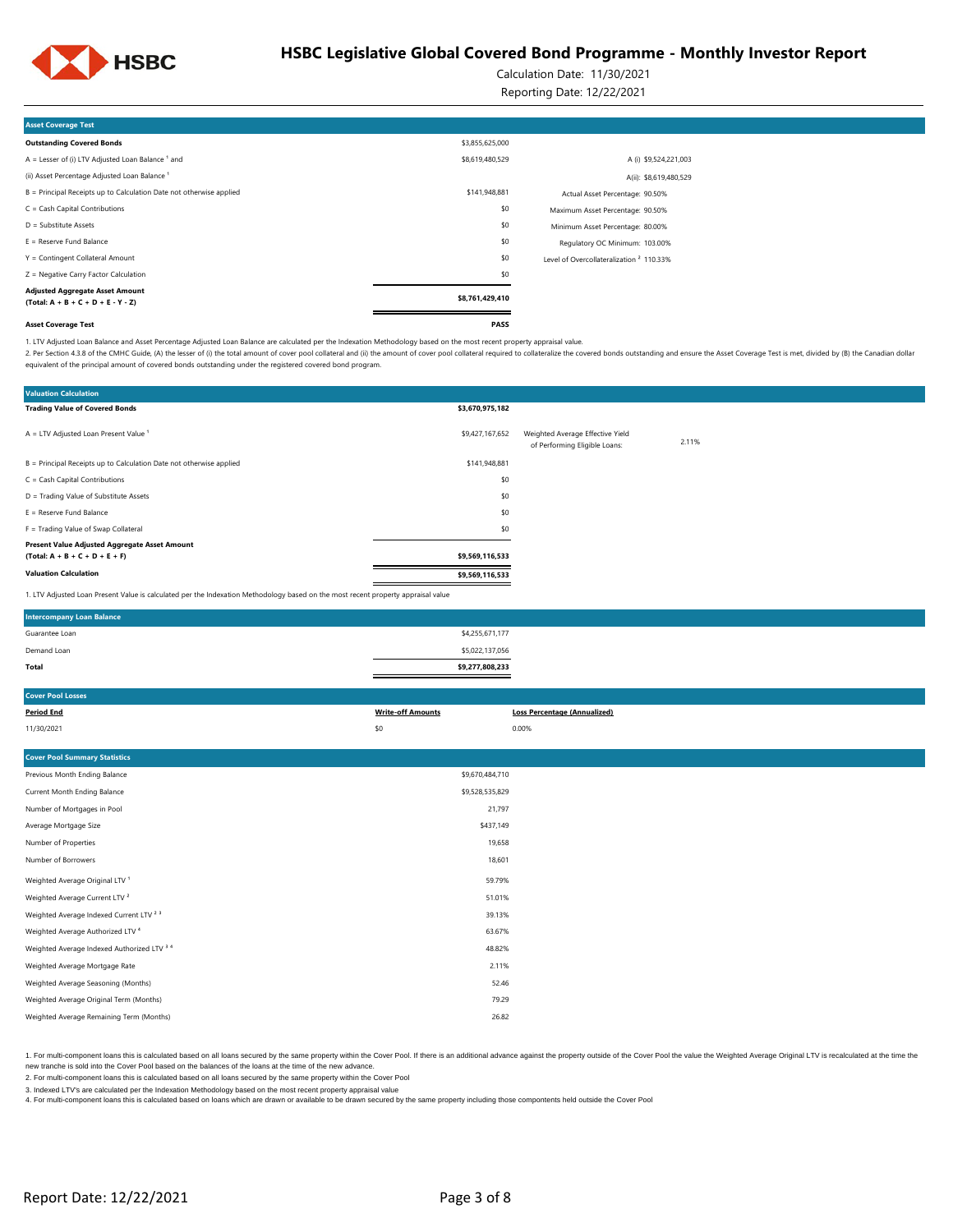

Calculation Date: 11/30/2021 Reporting Date: 12/22/2021

| <b>Cover Pool Delinguency Distribution</b> |                        |            |                          |            |
|--------------------------------------------|------------------------|------------|--------------------------|------------|
| <b>Aging Summary</b>                       | <b>Number of Loans</b> | Percentage | <b>Principal Balance</b> | Percentage |
| Current and less than 30 days past due     | 21,780                 | 99.92%     | \$9,518,013,799          | 99.89%     |
| 30 to 59 days past due                     | 9                      | 0.04%      | \$3,344,021              | 0.04%      |
| 60 to 89 days past due                     |                        | 0.01%      | \$2,930,058              | 0.03%      |
| 90 or more days past due                   | 6                      | 0.03%      | \$4,247.951              | 0.04%      |
| <b>Total</b>                               | 21.797                 | 100.00%    | \$9,528,535,829          | 100.00%    |

| <b>Cover Pool Provincial Distribution</b> |                        |            |                          |            |
|-------------------------------------------|------------------------|------------|--------------------------|------------|
| Province                                  | <b>Number of Loans</b> | Percentage | <b>Principal Balance</b> | Percentage |
| British Columbia                          | 9,658                  | 44.31%     | \$4,852,620,160          | 50.93%     |
| Alberta                                   | 1,188                  | 5.45%      | \$316,037,664            | 3.32%      |
| Quebec                                    | 1,130                  | 5.18%      | \$252,253,860            | 2.65%      |
| Ontario                                   | 9,821                  | 45.06%     | \$4,107,624,144          | 43.11%     |
| Other                                     | $\mathbf 0$            | 0.00%      | \$0                      | 0.00%      |
| Total                                     | 21,797                 | 100.00%    | \$9,528,535,829          | 100.00%    |

| <b>Cover Pool Interest Rate Type Distribution</b> |                        |            |                          |            |
|---------------------------------------------------|------------------------|------------|--------------------------|------------|
| <b>Interest Rate Type</b>                         | <b>Number of Loans</b> | Percentage | <b>Principal Balance</b> | Percentage |
| Fixed                                             | 13,846                 | 63.52%     | \$5,640,003,235          | 59.19%     |
| Variable                                          | 7,951                  | 36.48%     | \$3,888,532,594          | 40.81%     |
| Total                                             | 21,797                 | 100.00%    | \$9,528,535,829          | 100.00%    |

| <b>Mortgage Asset Type Distribution</b> |                        |            |                          |            |
|-----------------------------------------|------------------------|------------|--------------------------|------------|
| <b>Asset Type</b>                       | <b>Number of Loans</b> | Percentage | <b>Principal Balance</b> | Percentage |
| Conventional Mortgage Loans             | 925                    | 4.24%      | \$332.049.161            | 3.48%      |
| Equity Power Mortgage Loans             | 20.872                 | 95.76%     | \$9,196,486,668          | 96.52%     |
| Total                                   | 21,797                 | 100.00%    | \$9,528,535,829          | 100.00%    |

| <b>Cover Pool Occupancy Type Distribution</b> |                        |            |                          |            |  |  |  |  |
|-----------------------------------------------|------------------------|------------|--------------------------|------------|--|--|--|--|
| <b>Occupancy Type</b>                         | <b>Number of Loans</b> | Percentage | <b>Principal Balance</b> | Percentage |  |  |  |  |
| Owner Occupied                                | 17,666                 | 81.05%     | \$8,310,162,017          | 87.21%     |  |  |  |  |
| Non-Owner Occupied                            | 4.131                  | 18.95%     | \$1,218,373,812          | 12.79%     |  |  |  |  |
| Total                                         | 21,797                 | 100.00%    | \$9,528,535,829          | 100.00%    |  |  |  |  |

| <b>Cover Pool Mortgage Rate Distribution</b> |                        |            |                          |            |  |  |  |
|----------------------------------------------|------------------------|------------|--------------------------|------------|--|--|--|
| Mortgage Rate (%)                            | <b>Number of Loans</b> | Percentage | <b>Principal Balance</b> | Percentage |  |  |  |
| 1.9999 and below                             | 9,169                  | 42.07%     | \$4,393,207,356          | 46.11%     |  |  |  |
| $2.0000 - 2.4999$                            | 4,777                  | 21.92%     | \$2,053,317,238          | 21.55%     |  |  |  |
| 2.5000 - 2.9999                              | 6,572                  | 30.15%     | \$2,689,987,610          | 28.23%     |  |  |  |
| $3.0000 - 3.4999$                            | 976                    | 4.48%      | \$297,285,324            | 3.12%      |  |  |  |
| 3.5000 - 3.9999                              | 268                    | 1.23%      | \$81,337,352             | 0.85%      |  |  |  |
| 4.0000 - 4.4999                              | 10                     | 0.05%      | \$4,340,908              | 0.05%      |  |  |  |
| 4.5000 - 4.9999                              | 2                      | 0.01%      | \$1,155,564              | 0.01%      |  |  |  |
| $5.0000 - 5.4999$                            | 0                      | 0.00%      | \$0                      | 0.00%      |  |  |  |
| 5.5000 - 5.9999                              | 0                      | 0.00%      | \$0                      | 0.00%      |  |  |  |
| $6.0000 - 6.4999$                            | $\mathbf 0$            | 0.00%      | \$0                      | 0.00%      |  |  |  |
| 6.5000 and above                             | 23                     | 0.11%      | \$7,904,478              | 0.08%      |  |  |  |
| Total                                        | 21,797                 | 100.00%    | \$9,528,535,829          | 100.00%    |  |  |  |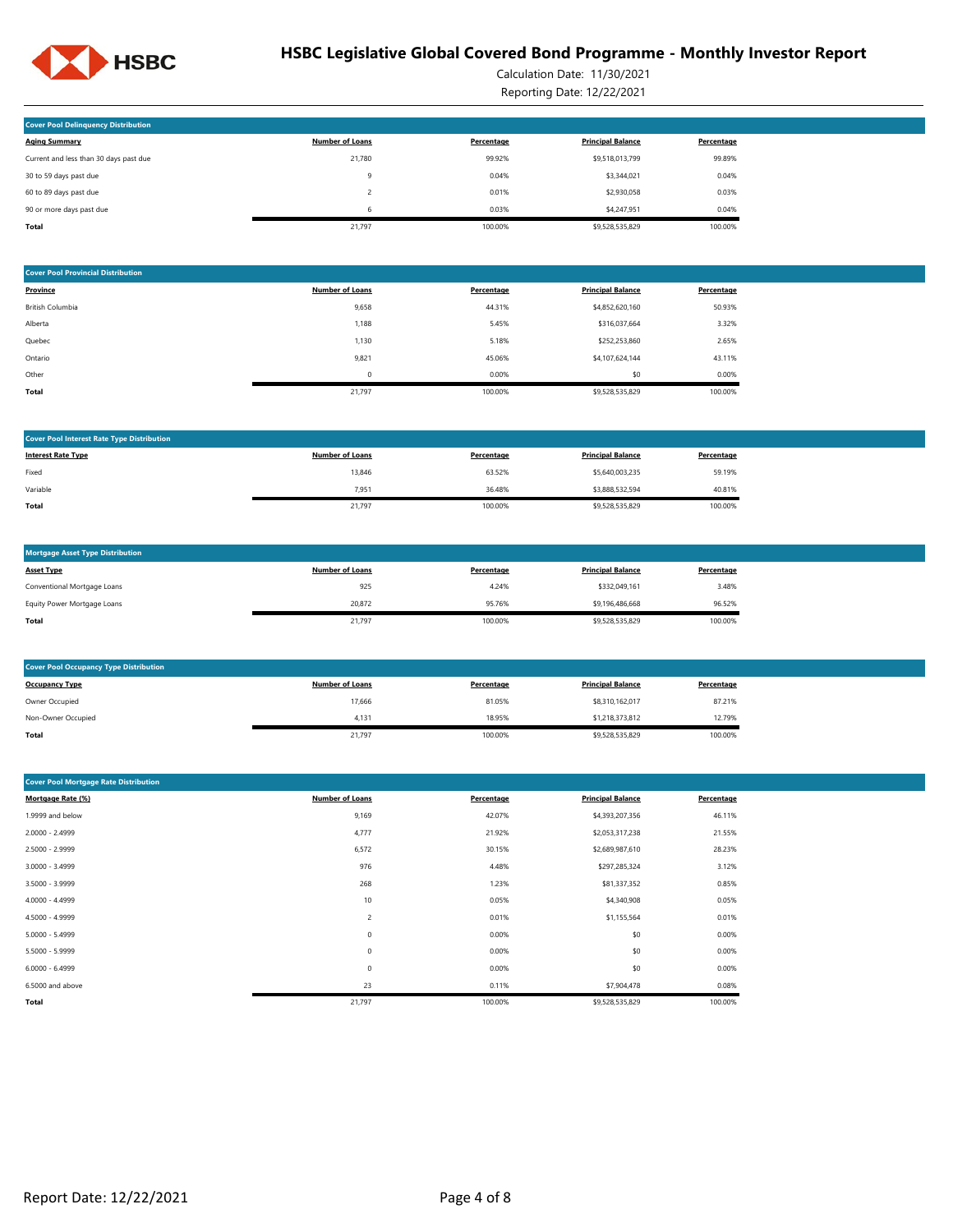

Calculation Date: 11/30/2021 Reporting Date: 12/22/2021

| <b>Cover Pool Remaining Term Distribution</b> |                        |            |                          |            |  |  |  |  |  |
|-----------------------------------------------|------------------------|------------|--------------------------|------------|--|--|--|--|--|
| <b>Remaining Term (Months)</b>                | <b>Number of Loans</b> | Percentage | <b>Principal Balance</b> | Percentage |  |  |  |  |  |
| Less than 12.00                               | 5,528                  | 25.36%     | \$2,329,482,436          | 24.45%     |  |  |  |  |  |
| $12.00 - 23.99$                               | 5,124                  | 23.51%     | \$2,286,223,137          | 23.99%     |  |  |  |  |  |
| 24.00 - 35.99                                 | 5,024                  | 23.05%     | \$2,092,890,588          | 21.96%     |  |  |  |  |  |
| 36.00 - 47.99                                 | 3,012                  | 13.82%     | \$1,356,939,192          | 14.24%     |  |  |  |  |  |
| 48.00 - 59.99                                 | 2,909                  | 13.35%     | \$1,380,096,863          | 14.48%     |  |  |  |  |  |
| $60.00 - 71.99$                               | 125                    | 0.57%      | \$57,500,889             | 0.60%      |  |  |  |  |  |
| 72.00 - 83.99                                 | 6                      | 0.03%      | \$980,682                | 0.01%      |  |  |  |  |  |
| 84.00 and above                               | 69                     | 0.32%      | \$24,422,042             | 0.26%      |  |  |  |  |  |
| Total                                         | 21,797                 | 100.00%    | \$9,528,535,829          | 100.00%    |  |  |  |  |  |

| <b>Cover Pool Range of Remaining Principal Balance</b> |                        |            |                          |            |
|--------------------------------------------------------|------------------------|------------|--------------------------|------------|
| <b>Range of Remaining Principal Balance</b>            | <b>Number of Loans</b> | Percentage | <b>Principal Balance</b> | Percentage |
| 99,999 and below                                       | 2,837                  | 13.02%     | \$154,626,565            | 1.62%      |
| 100,000 - 149,999                                      | 1,696                  | 7.78%      | \$212,653,302            | 2.23%      |
| 150,000 - 199,999                                      | 2,015                  | 9.24%      | \$354,536,692            | 3.72%      |
| 200,000 - 249,999                                      | 1,974                  | 9.06%      | \$443,585,111            | 4.66%      |
| 250,000 - 299,999                                      | 2,006                  | 9.20%      | \$549,621,000            | 5.77%      |
| 300,000 - 349,999                                      | 1,533                  | 7.03%      | \$497,744,091            | 5.22%      |
| 350,000 - 399,999                                      | 1,297                  | 5.95%      | \$483,654,750            | 5.08%      |
| 400,000 - 449,999                                      | 1,140                  | 5.23%      | \$485,282,678            | 5.09%      |
| 450,000 - 499,999                                      | 1,073                  | 4.92%      | \$508,793,207            | 5.34%      |
| 500,000 - 549,999                                      | 842                    | 3.86%      | \$441,876,177            | 4.64%      |
| 550,000 - 599,999                                      | 662                    | 3.04%      | \$379,894,437            | 3.99%      |
| 600,000 - 649,999                                      | 561                    | 2.57%      | \$350,429,518            | 3.68%      |
| 650,000 - 699,999                                      | 497                    | 2.28%      | \$335,043,472            | 3.52%      |
| 700,000 - 749,999                                      | 457                    | 2.10%      | \$331,501,455            | 3.48%      |
| 750,000 - 799,999                                      | 356                    | 1.63%      | \$275,704,563            | 2.89%      |
| 800,000 - 849,999                                      | 350                    | 1.61%      | \$288,448,340            | 3.03%      |
| 850,000 - 899,999                                      | 265                    | 1.22%      | \$231,776,789            | 2.43%      |
| 900,000 - 949,999                                      | 218                    | 1.00%      | \$201,872,907            | 2.12%      |
| 950,000 - 999,999                                      | 186                    | 0.85%      | \$181,253,226            | 1.90%      |
| 1,000,000 and above                                    | 1,832                  | 8.40%      | \$2,820,237,548          | 29.60%     |
| Total                                                  | 21,797                 | 100.00%    | \$9,528,535,829          | 100.00%    |

| <b>Cover Pool Property Type Distribution</b> |                        |            |                          |            |  |  |  |  |  |  |
|----------------------------------------------|------------------------|------------|--------------------------|------------|--|--|--|--|--|--|
| <b>Property Type</b>                         | <b>Number of Loans</b> | Percentage | <b>Principal Balance</b> | Percentage |  |  |  |  |  |  |
| Condominium                                  | 5,271                  | 24.18%     | \$1,516,624,701          | 15.92%     |  |  |  |  |  |  |
| Duplex                                       | 151                    | 0.69%      | \$45,653,642             | 0.48%      |  |  |  |  |  |  |
| Semi-Detached                                | 310                    | 1.42%      | \$108,243,029            | 1.14%      |  |  |  |  |  |  |
| Single Family                                | 13,604                 | 62.41%     | \$7,104,856,978          | 74.56%     |  |  |  |  |  |  |
| Townhouse                                    | 2,387                  | 10.95%     | \$733,925,979            | 7.70%      |  |  |  |  |  |  |
| Other                                        | 74                     | 0.34%      | \$19,231.501             | 0.20%      |  |  |  |  |  |  |
| Total                                        | 21,797                 | 100.00%    | \$9,528,535,829          | 100.00%    |  |  |  |  |  |  |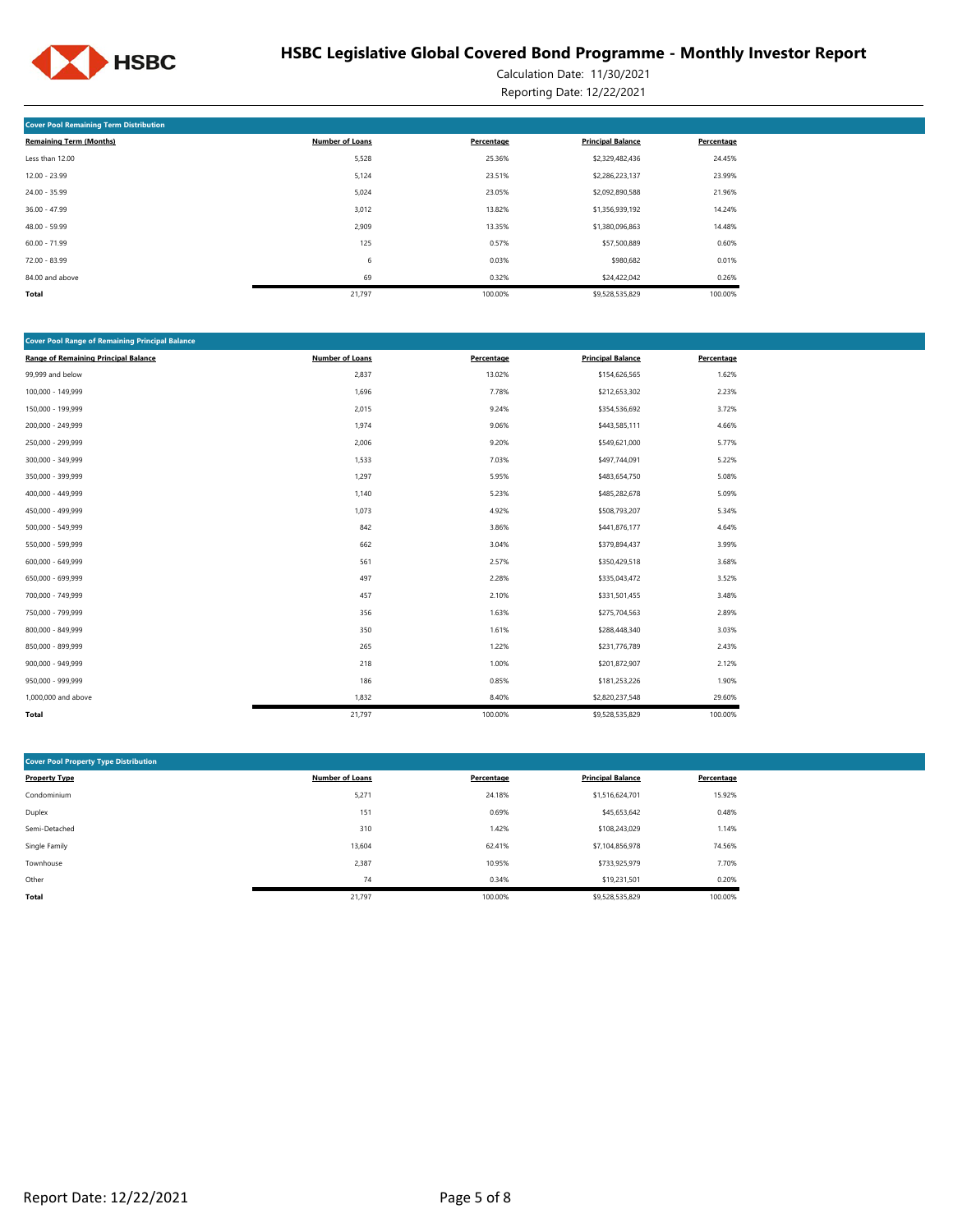

Calculation Date: 11/30/2021 Reporting Date: 12/22/2021

| Cover Pool Indexed Authorized LTV - Distribution <sup>1</sup> |                        |            |                          |            |  |  |  |  |  |  |
|---------------------------------------------------------------|------------------------|------------|--------------------------|------------|--|--|--|--|--|--|
| Indexed LTV (%)                                               | <b>Number of Loans</b> | Percentage | <b>Principal Balance</b> | Percentage |  |  |  |  |  |  |
| 20.00 and below                                               | 1,544                  | 7.08%      | \$267,181,307            | 2.80%      |  |  |  |  |  |  |
| $20.01 - 25.00$                                               | 830                    | 3.81%      | \$169,429,770            | 1.78%      |  |  |  |  |  |  |
| $25.01 - 30.00$                                               | 1,255                  | 5.76%      | \$321,558,494            | 3.37%      |  |  |  |  |  |  |
| $30.01 - 35.00$                                               | 1,796                  | 8.24%      | \$572,148,109            | 6.00%      |  |  |  |  |  |  |
| $35.01 - 40.00$                                               | 2,403                  | 11.02%     | \$955,908,699            | 10.03%     |  |  |  |  |  |  |
| $40.01 - 45.00$                                               | 2,654                  | 12.18%     | \$1,277,788,114          | 13.41%     |  |  |  |  |  |  |
| $45.01 - 50.00$                                               | 2,613                  | 11.99%     | \$1,310,275,386          | 13.75%     |  |  |  |  |  |  |
| $50.01 - 55.00$                                               | 2,525                  | 11.58%     | \$1,352,592,667          | 14.20%     |  |  |  |  |  |  |
| $55.01 - 60.00$                                               | 2,382                  | 10.93%     | \$1,382,418,624          | 14.51%     |  |  |  |  |  |  |
| $60.01 - 65.00$                                               | 1,522                  | 6.98%      | \$911,886,430            | 9.57%      |  |  |  |  |  |  |
| $65.01 - 70.00$                                               | 943                    | 4.33%      | \$496,405,387            | 5.21%      |  |  |  |  |  |  |
| 70.01 - 75.00                                                 | 646                    | 2.96%      | \$265,357,805            | 2.78%      |  |  |  |  |  |  |
| 75.01 - 80.00                                                 | 502                    | 2.30%      | \$190,007,079            | 1.99%      |  |  |  |  |  |  |
| Greater than 80.00                                            | 182                    | 0.83%      | \$55,577,959             | 0.58%      |  |  |  |  |  |  |
| Total                                                         | 21,797                 | 100.00%    | \$9,528,535,829          | 100.00%    |  |  |  |  |  |  |

| <b>Cover Pool Indexed Current LTV - Distribution 1</b> |                        |            |                          |            |  |  |  |  |  |  |
|--------------------------------------------------------|------------------------|------------|--------------------------|------------|--|--|--|--|--|--|
| Indexed LTV (%)                                        | <b>Number of Loans</b> | Percentage | <b>Principal Balance</b> | Percentage |  |  |  |  |  |  |
| 20.00 and below                                        | 4,913                  | 22.54%     | \$883,202,085            | 9.27%      |  |  |  |  |  |  |
| $20.01 - 25.00$                                        | 1,917                  | 8.79%      | \$617,274,198            | 6.48%      |  |  |  |  |  |  |
| $25.01 - 30.00$                                        | 2,280                  | 10.46%     | \$923,733,825            | 9.69%      |  |  |  |  |  |  |
| $30.01 - 35.00$                                        | 2,513                  | 11.53%     | \$1,186,482,334          | 12.45%     |  |  |  |  |  |  |
| $35.01 - 40.00$                                        | 2,469                  | 11.33%     | \$1,282,427,885          | 13.46%     |  |  |  |  |  |  |
| $40.01 - 45.00$                                        | 2,236                  | 10.26%     | \$1,282,720,558          | 13.46%     |  |  |  |  |  |  |
| $45.01 - 50.00$                                        | 1,888                  | 8.66%      | \$1,169,860,360          | 12.28%     |  |  |  |  |  |  |
| $50.01 - 55.00$                                        | 1,563                  | 7.17%      | \$1,028,945,465          | 10.80%     |  |  |  |  |  |  |
| $55.01 - 60.00$                                        | 985                    | 4.52%      | \$658,280,471            | 6.91%      |  |  |  |  |  |  |
| $60.01 - 65.00$                                        | 500                    | 2.29%      | \$267,148,844            | 2.80%      |  |  |  |  |  |  |
| $65.01 - 70.00$                                        | 341                    | 1.56%      | \$154,914,276            | 1.63%      |  |  |  |  |  |  |
| $70.01 - 75.00$                                        | 143                    | 0.66%      | \$59,142,782             | 0.62%      |  |  |  |  |  |  |
| $75.01 - 80.00$                                        | 39                     | 0.18%      | \$11,675,140             | 0.12%      |  |  |  |  |  |  |
| Greater than 80.00                                     | 10                     | 0.05%      | \$2,727,605              | 0.03%      |  |  |  |  |  |  |
| Total                                                  | 21,797                 | 100.00%    | \$9,528,535,829          | 100.00%    |  |  |  |  |  |  |

#### **Provincial Distribution by Indexed Current LTV and Aging Summary**

| <b>Days Delinquent</b> |                         |               |               |                          |                          |                 |
|------------------------|-------------------------|---------------|---------------|--------------------------|--------------------------|-----------------|
| Current-<30            |                         |               |               |                          |                          |                 |
| <b>LTV</b>             | <b>British Columbia</b> | Alberta       | Quebec        | Ontario                  | Other                    | Total           |
| < 20.00                | \$462,726,392           | \$11,956,000  | \$22,165,691  | \$385,813,284            | $\overline{\phantom{a}}$ | \$882,661,366   |
| $20.01 - 25.00$        | \$318,830,076           | \$7,244,638   | \$20,373,625  | \$270,825,860            | $\overline{\phantom{a}}$ | \$617,274,198   |
| $25.01 - 30.00$        | \$477,494,010           | \$10,066,042  | \$26,472,536  | \$409,120,296            | $\overline{\phantom{a}}$ | \$923,152,884   |
| $30.01 - 35.00$        | \$626,306,643           | \$14,074,279  | \$33,346,567  | \$512,587,779            |                          | \$1,186,315,267 |
| $35.01 - 40.00$        | \$647,418,557           | \$18,571,197  | \$39,592,089  | \$576,570,433            |                          | \$1,282,152,275 |
| $40.01 - 45.00$        | \$671,521,355           | \$22,061,498  | \$41,909,650  | \$546,741,755            |                          | \$1,282,234,258 |
| $45.01 - 50.00$        | \$548,292,921           | \$18,967,278  | \$30,085,946  | \$571,784,223            |                          | \$1,169,130,369 |
| $50.01 - 55.00$        | \$495,376,450           | \$33,085,732  | \$15,359,059  | \$482,714,497            | $\overline{\phantom{a}}$ | \$1,026,535,738 |
| $55.01 - 60.00$        | \$351,640,845           | \$40,232,265  | \$12,570,829  | \$251,503,356            |                          | \$655,947,295   |
| $60.01 - 65.00$        | \$138,789,196           | \$44,058,323  | \$9,837,161   | \$72,229,747             |                          | \$264,914,427   |
| $65.01 - 70.00$        | \$77,289,985            | \$54,486,065  | \$374,511     | \$22,763,715             |                          | \$154,914,276   |
| $70.01 - 75.00$        | \$25,903,134            | \$30,002,667  | ٠             | \$2,468,092              |                          | \$58,373,893    |
| 75.01 - 80.00          | \$3,004,866             | \$8,670,273   | ٠             | $\overline{\phantom{a}}$ |                          | \$11,675,140    |
| >80.00                 | $\sim$                  | \$2,561,407   | \$166,198     |                          |                          | \$2,727,605     |
| <b>Total</b>           | \$4,844,594,430         | \$316,037,664 | \$252,253,860 | \$4,105,123,037          | $\overline{\phantom{a}}$ | \$9,518,008,992 |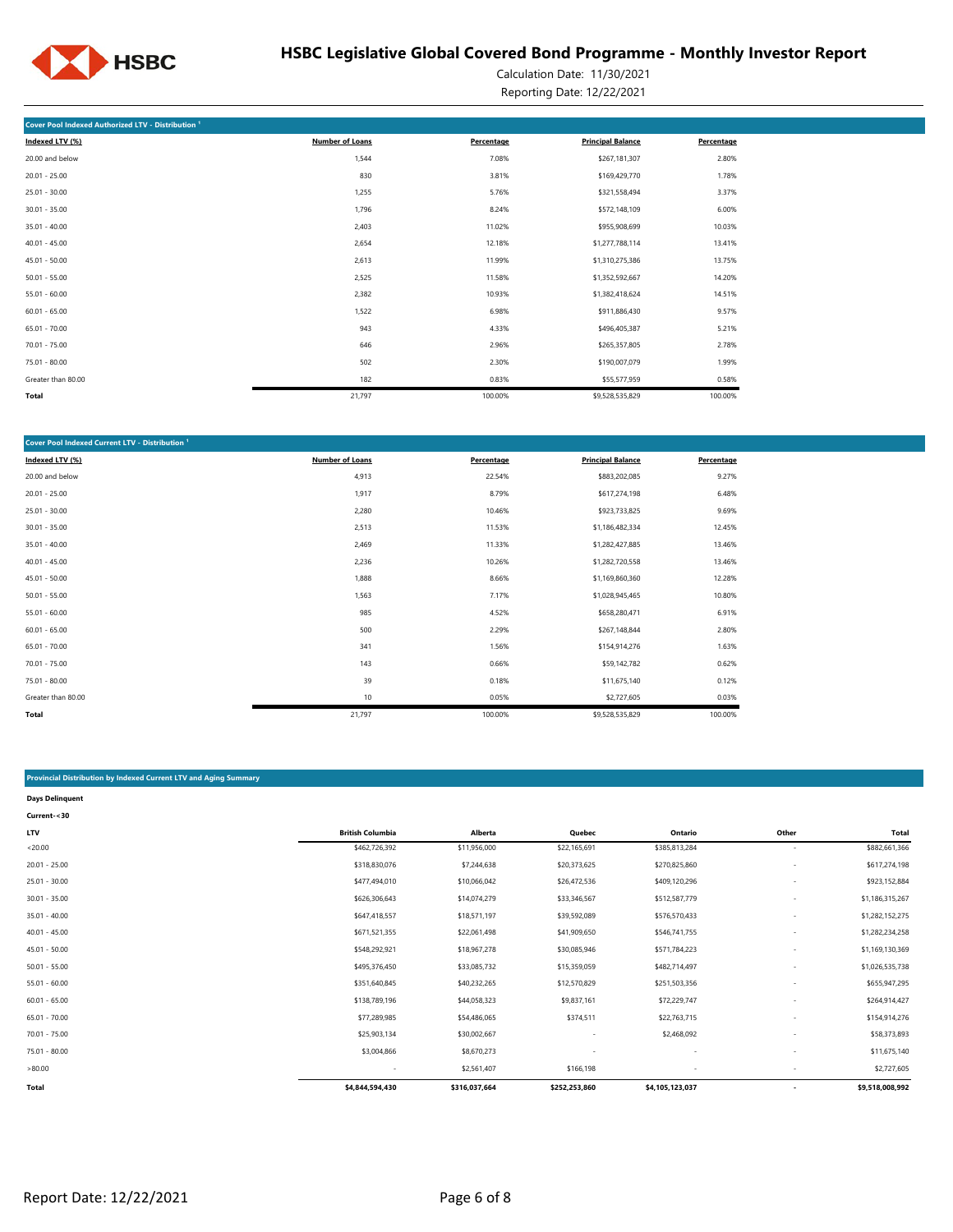

Calculation Date: 11/30/2021 Reporting Date: 12/22/2021

### **Days Delinquent**

| $30 - 60$       |                          |                          |                          |                          |                          |                          |
|-----------------|--------------------------|--------------------------|--------------------------|--------------------------|--------------------------|--------------------------|
| LTV             | <b>British Columbia</b>  | Alberta                  | Quebec                   | Ontario                  | Other                    | <b>Total</b>             |
| < 20.00         | \$298,802                | $\overline{\phantom{a}}$ | $\sim$                   | \$241,917                | $\sim$                   | \$540,719                |
| $20.01 - 25.00$ | $\overline{\phantom{a}}$ | $\overline{\phantom{a}}$ | $\sim$                   | $\sim$                   | $\overline{\phantom{a}}$ | $\overline{\phantom{a}}$ |
| $25.01 - 30.00$ | $\overline{\phantom{a}}$ | $\sim$                   | $\sim$                   | $\sim$                   | $\sim$                   | $\overline{\phantom{a}}$ |
| $30.01 - 35.00$ | \$167,067                | $\sim$                   | $\overline{\phantom{a}}$ | $\sim$                   | $\sim$                   | \$167,067                |
| $35.01 - 40.00$ | $\sim$                   | $\sim$                   | $\sim$                   | ٠                        | $\sim$                   | $\overline{\phantom{a}}$ |
| $40.01 - 45.00$ | \$486,300                | $\sim$                   | $\overline{\phantom{a}}$ | $\sim$                   | $\sim$                   | \$486,300                |
| $45.01 - 50.00$ | $\sim$                   | $\sim$                   | $\overline{\phantom{a}}$ | $\sim$                   | $\sim$                   | $\overline{\phantom{a}}$ |
| $50.01 - 55.00$ | \$209,660                | $\sim$                   | $\overline{\phantom{a}}$ | $\sim$                   | $\sim$                   | \$209,660                |
| $55.01 - 60.00$ | \$930,538                | $\overline{\phantom{a}}$ | $\sim$                   | \$1,014,545              | $\sim$                   | \$1,945,083              |
| $60.01 - 65.00$ | $\overline{\phantom{a}}$ | $\sim$                   | $\sim$                   | $\sim$                   | $\sim$                   | $\overline{\phantom{a}}$ |
| $65.01 - 70.00$ | $\sim$                   | $\sim$                   | $\sim$                   | $\sim$                   | $\sim$                   | $\sim$                   |
| $70.01 - 75.00$ | $\overline{\phantom{a}}$ | $\sim$                   | $\overline{\phantom{a}}$ | $\sim$                   | $\sim$                   | $\overline{\phantom{a}}$ |
| $75.01 - 80.00$ | ٠                        | $\overline{\phantom{a}}$ | $\sim$                   | ٠                        | $\overline{\phantom{a}}$ | $\overline{\phantom{a}}$ |
| >80.00          | $\overline{\phantom{a}}$ | $\overline{\phantom{a}}$ | $\overline{\phantom{a}}$ | $\overline{\phantom{a}}$ | $\sim$                   | $\overline{\phantom{a}}$ |
| Total           | \$2,092,366              | $\overline{\phantom{a}}$ | $\overline{\phantom{a}}$ | \$1,256,462              | $\overline{\phantom{a}}$ | \$3,348,828              |

#### **Days Delinquent**

| $60 - 90$       |                          |                          |                          |                          |                          |                |
|-----------------|--------------------------|--------------------------|--------------------------|--------------------------|--------------------------|----------------|
| <b>LTV</b>      | <b>British Columbia</b>  | Alberta                  | Quebec                   | Ontario                  | Other                    | Total          |
| < 20.00         | $\sim$                   | $\sim$                   | $\sim$                   | $\sim$                   | $\sim$                   | $\sim 10^{-1}$ |
| $20.01 - 25.00$ | $\sim$                   | $\overline{\phantom{a}}$ | $\sim$                   | $\sim$                   | $\sim$                   | $\sim$         |
| $25.01 - 30.00$ | $\sim$                   | $\sim$                   | $\sim$                   | $\overline{\phantom{a}}$ | $\sim$                   | $\sim$         |
| $30.01 - 35.00$ | $\sim$                   | $\sim$                   | $\sim$                   | $\sim$                   | $\sim$                   | $\sim$         |
| $35.01 - 40.00$ | $\overline{\phantom{a}}$ |                          | $\sim$                   | $\sim$                   | $\sim$                   | $\sim$         |
| $40.01 - 45.00$ | $\sim$                   | $\sim$                   | $\sim$                   | $\overline{\phantom{a}}$ | $\sim$                   | $\sim$         |
| $45.01 - 50.00$ | \$729,991                | $\sim$                   | $\sim$                   | $\sim$                   | $\sim$                   | \$729,991      |
| $50.01 - 55.00$ | \$2,200,067              |                          | $\overline{\phantom{a}}$ | $\sim$                   | $\sim$                   | \$2,200,067    |
| $55.01 - 60.00$ | $\sim$                   | $\overline{\phantom{a}}$ | $\sim$                   | $\sim$                   | $\sim$                   | $\sim$         |
| $60.01 - 65.00$ | $\overline{\phantom{a}}$ | $\sim$                   | $\overline{\phantom{a}}$ | $\overline{\phantom{a}}$ | $\sim$                   | $\sim$         |
| $65.01 - 70.00$ | $\sim$                   | $\overline{\phantom{a}}$ | $\sim$                   | $\sim$                   | $\sim$                   | $\sim$         |
| 70.01 - 75.00   | $\sim$                   | $\sim$                   | $\sim$                   | $\overline{\phantom{a}}$ | $\sim$                   | $\sim$         |
| $75.01 - 80.00$ | $\sim$                   | $\sim$                   | $\sim$                   | $\sim$                   | $\sim$                   | $\sim$         |
| >80.00          | $\sim$                   | $\overline{\phantom{a}}$ | $\overline{\phantom{a}}$ | ۰.                       | $\sim$                   | $\sim$         |
| <b>Total</b>    | \$2,930,058              | $\overline{\phantom{a}}$ | $\overline{\phantom{a}}$ | $\overline{\phantom{a}}$ | $\overline{\phantom{a}}$ | \$2,930,058    |

### **Days Delinquent**

**90+**

| --              |                          |                          |                          |                 |                          |                 |
|-----------------|--------------------------|--------------------------|--------------------------|-----------------|--------------------------|-----------------|
| LTV             | <b>British Columbia</b>  | Alberta                  | Quebec                   | Ontario         | Other                    | <b>Total</b>    |
| < 20.00         | $\overline{\phantom{a}}$ | $\sim$                   | $\sim$                   | $\sim$          | $\sim$                   | $\sim$          |
| $20.01 - 25.00$ | $\overline{\phantom{a}}$ | ٠                        | $\overline{\phantom{a}}$ | $\sim$          | $\overline{\phantom{a}}$ | $\sim$          |
| 25.01 - 30.00   | $\overline{\phantom{a}}$ | $\sim$                   | $\sim$                   | \$580,942       | $\overline{\phantom{a}}$ | \$580,942       |
| $30.01 - 35.00$ | $\overline{\phantom{a}}$ | $\overline{\phantom{a}}$ | $\overline{\phantom{a}}$ | $\sim$          | $\sim$                   | $\sim$          |
| 35.01 - 40.00   | ٠                        | $\sim$                   | $\overline{\phantom{a}}$ | \$275,610       | $\overline{\phantom{a}}$ | \$275,610       |
| $40.01 - 45.00$ | ٠                        | ٠                        | $\overline{\phantom{a}}$ | $\sim$          |                          | $\sim$          |
| 45.01 - 50.00   | ٠                        | $\sim$                   | $\overline{\phantom{a}}$ | $\sim$          |                          | $\sim$          |
| $50.01 - 55.00$ | $\overline{\phantom{a}}$ | $\sim$                   | $\overline{\phantom{a}}$ | $\sim$          | <b>.</b>                 | $\sim$          |
| $55.01 - 60.00$ | $\overline{\phantom{a}}$ | $\sim$                   | $\overline{\phantom{a}}$ | \$388,093       | $\overline{\phantom{a}}$ | \$388,093       |
| $60.01 - 65.00$ | \$2,234,417              | ۰                        | $\overline{\phantom{a}}$ | $\sim$          | $\overline{\phantom{a}}$ | \$2,234,417     |
| 65.01 - 70.00   | $\overline{\phantom{a}}$ | ٠                        |                          | $\sim$          | $\overline{\phantom{a}}$ | $\sim$          |
| 70.01 - 75.00   | \$768,889                |                          |                          |                 |                          | \$768,889       |
| 75.01 - 80.00   | $\overline{\phantom{a}}$ | ۰                        |                          | ۰.              |                          | $\sim$          |
| >80.00          | $\overline{\phantom{a}}$ |                          |                          |                 |                          | $\sim$          |
| Total           | \$3,003,306              | $\overline{\phantom{a}}$ | $\overline{\phantom{a}}$ | \$1,244,645     | $\overline{\phantom{a}}$ | \$4,247,951     |
|                 |                          |                          |                          |                 |                          |                 |
| Total           | \$4,852,620,160          | \$316,037,664            | \$252,253,860            | \$4,107,624,144 | $\overline{\phantom{a}}$ | \$9,528,535,829 |